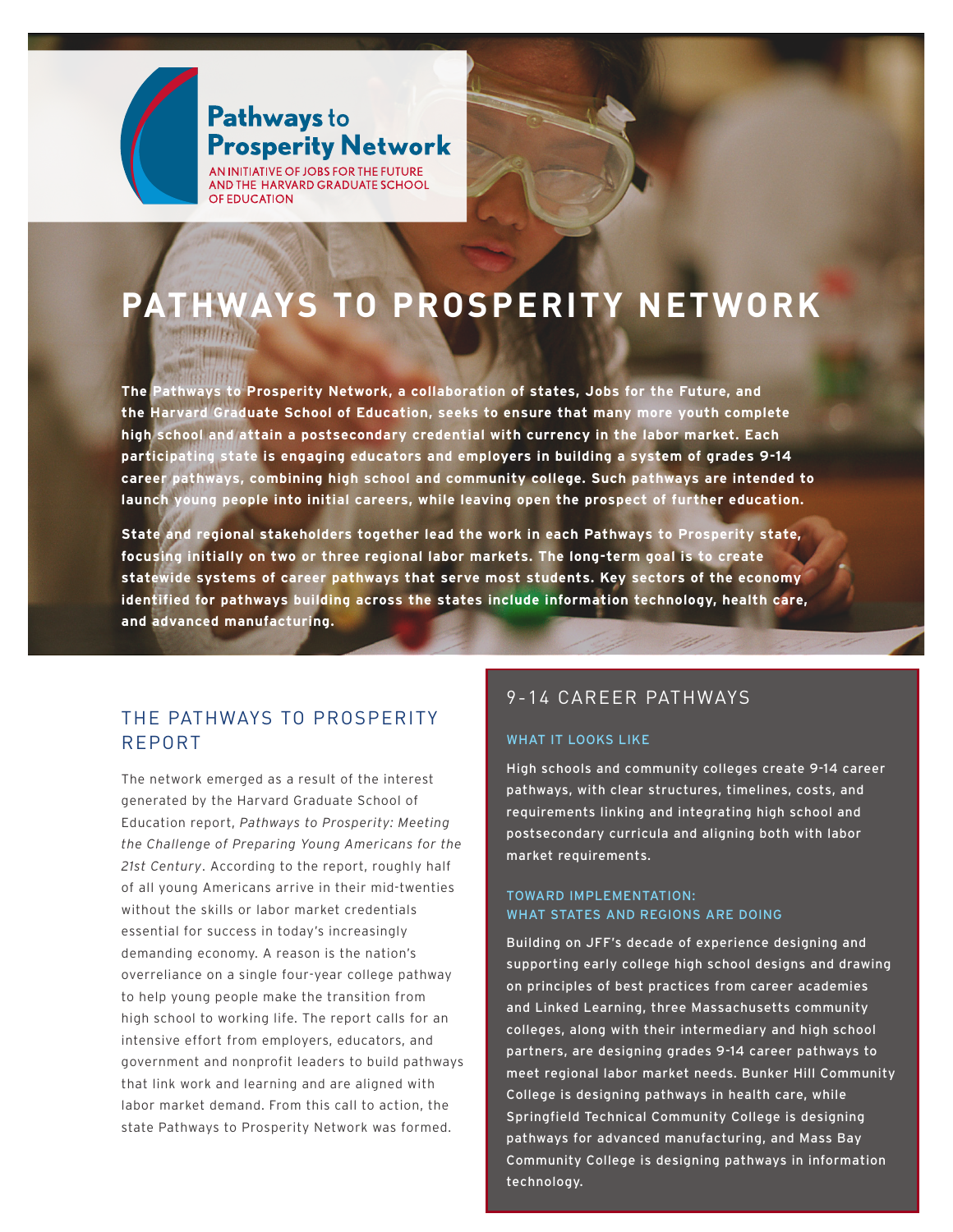## PROJECT ACTIVITIES

The foundational building block of the Pathways to Prosperity Network is a grades 9-14 career pathway that integrates high school and college-level work for example, a career academy or a comprehensive program of study that includes all the requirements for completing a high school diploma and a postsecondary credential with value in the labor market. The network develops 9-14 career pathways systems through four strategic implementation levers: early and sustained career information and advising systems; employer engagement; intermediaries; and enabling state policies.

In 2012, the first five Pathways to Prosperity states gathered regional stakeholders into coalitions to select the initial target regions. Teams from Jobs for the Future and the Harvard Graduate School of Education carried out asset mapping to assess the readiness of these regions to begin creating 9-14 pathways. In addition, members from all five state stakeholder groups came together for the 2012 Pathways State Network Institute at Harvard to learn from experts and one another about approaches to implementing the Pathways to Prosperity framework, as well as about successful European vocational systems.

Based on the institute and the results of the asset mapping, each state developed a work plan using

## KEY LEVER: **CAREER INFORMATION AND ADVISING SYSTEM**

#### WHAT IT LOOKS LIKE

Starting in the middle grades, students are exposed to a wide range of career options, information, and opportunities to learn about high school and postsecondary courses of study leading to careers.

Students engage in a 9-14 continuum of work-based learning opportunities in their chosen career areas. Intermediaries, employers, and community-based organizations help young people make informed choices throughout each 9-14 pathway.

#### TOWARD IMPLEMENTATION: WHAT STATES AND REGIONS ARE DOING

Long Beach, California, and Upper Cumberland, Tennessee, are network leaders in building out sequential career and workplace awareness,

exploration, and participation experiences, starting in middle school and culminating in internships and other work-related experiences in the final year of high school. Workplaces include nonprofit organizations, businesses, and government.

## KEY LEVER: **INTERMEDIARIES**

#### WHAT IT LOOKS LIKE

Local or regional intermediaries serve as conveners, brokers, and technical assistance providers to schools and employers engaged in building and sustaining pathways. Intermediaries recruit business, nonprofit, and public employers and ensure that participating leaders understand and support the vision.

#### TOWARD

#### IMPLEMENTATION: WHAT STATES AND REGIONS ARE DOING

Drawing from the example of the Boston Private Industry Council and from discussions of intermediary functions at the 2012 Pathways State Network Institute, business leaders in several states are organizing to convene, support, and sustain activities linking schools, postsecondary institutions, and

employers to support work-based learning and career awareness and exploration activities.

Led by the mayor and the chamber of commerce, the Aurora, Illinois region has mobilized broad civic, education, and employer support to design pathways. The effort has engaged CEOs and other key local leaders to begin developing an intermediary. The asset mapping for the area identifies IT, advanced manufacturing, and health care as the three areas for the future focus.

In Upper Cumberland, Tennessee, the Highland Initiative is working with four counties to open health care and pre-engineering/ advanced manufacturing pathways. The initiative is administered by the Cookeville-Putnam County Chamber of Commerce and led by its Workforce and Education Committee.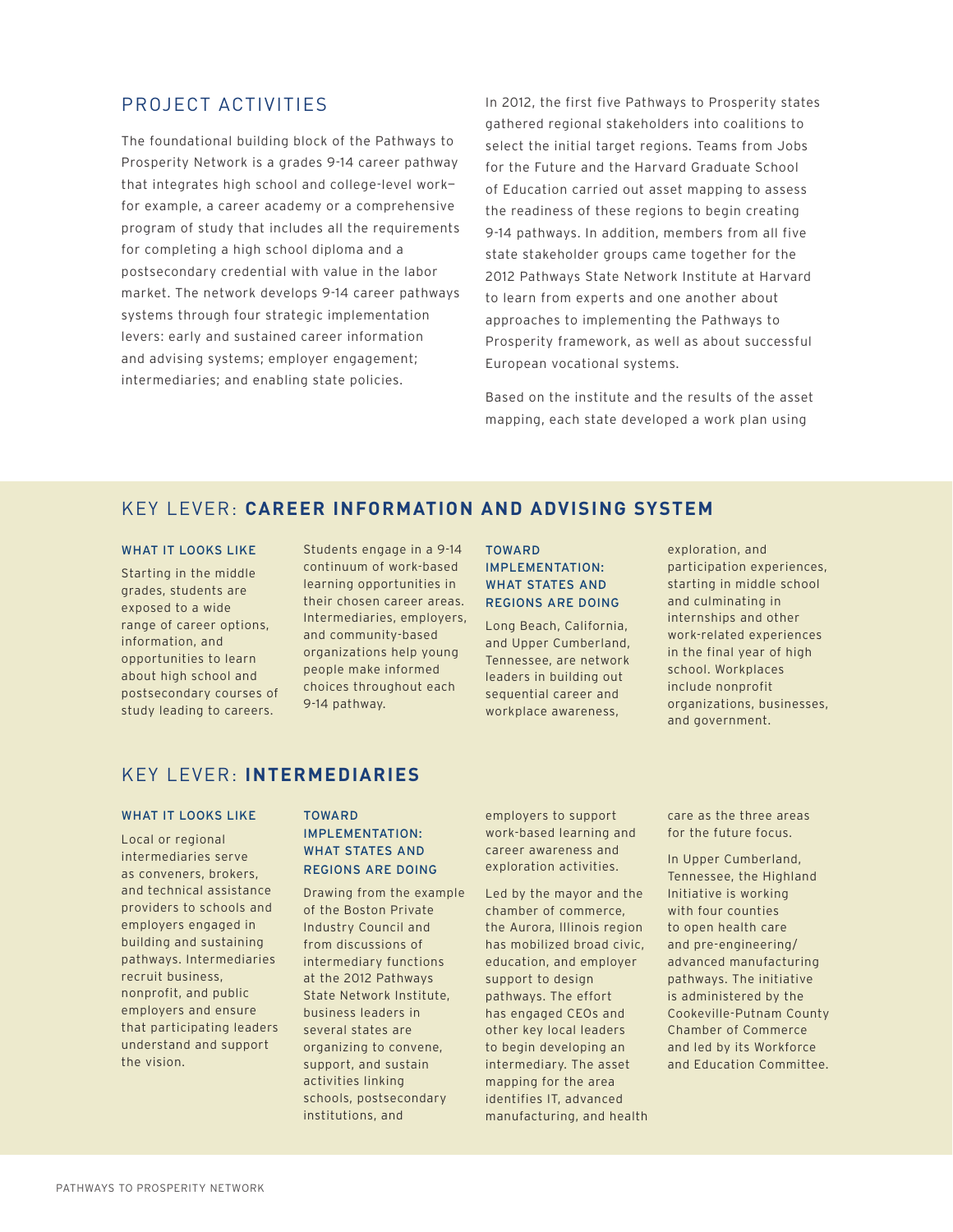the Pathways to Prosperity framework comprised of the four strategic implementation levers required to build a 9-14 career pathways system. As states and regions develop innovative and effective models for building out these levers, they share their design work across the network for peer learning and scaling up successes.

Major challenges of the Pathways work include engaging employers and industry organizations with high schools and community colleges. To accomplish this, intermediary organizations support crosssectoral collaboration and communication. These organizations convene stakeholders and support businesses so that they can provide a sustainable, coherent continuum of work-based learning

opportunities for students, advice on Pathways curricula, and knowledge about the skills needed in the workplace.

On this and other key challenges, Jobs for the Future provides state and regional participants in the network with coaching, advice on pathway design and policy, and other forms of technical assistance—including assistance with communicating the importance of career pathways for the future of the country's youth and the nation's employers. JFF and the Harvard Graduate School of Education also analyze, develop, and help advocate for public policies necessary for building and sustaining a system of 9-14 career pathways.

## KEY LEVER: **ENABLING STATE POLICIES**

#### WHAT IT LOOKS LIKE

State dual enrollment policies provide access to postsecondary education for low-income students. Districts and community colleges have financial incentives and sustainable funding to provide 9-14 programs of study in career and technical education leading to diplomas, certificates, or Associate's degrees. Accountability systems weigh dual enrollment courses as they weigh AP and IB. The state provides incentives for employers and unions to provide work experience opportunities.

#### TOWARD IMPLEMENTATION: WHAT STATES AND REGIONS ARE DOING

Under its Innovation Campus program, Missouri has provided \$1.3 million to three metro St. Louis districts to build 9-14 pathways as part of

the Missouri Pathways initiative. These districts will strengthen their dual-credit programs and internships with local businesses and launch students on a fast track to earning affordable degrees in high-demand fields.

Predating Pathways but serving its needs, Illinois has funded the first set of nine learning exchanges, a \$10.3 million publicprivate partnership to boost careers in the STEM fields (science, technology, engineering, and math). The learning exchanges, with resources open freely to all, work together with regional, educational, and business networks to aggregate curricular resources, assessment tools, professional development systems, work-based learning opportunities, and problem-based learning challenges.

Similarly, Pathways benefits from North Carolina's College and Career Promise legislation, California's Linked Learning pilot, and Massachusetts' Connecting Activities legislation.

North Carolina's College and Career Promise offers all eligible high school students the opportunity to begin earning college credit at a community college campus at no cost to them or their families. These structured pathways include career preparatory coursework beginning in high school and progressing toward an Associate's degree or a certificate.

The Linked Learning Pilot Program (Assembly Bill 790) builds upon the work of the California Linked Learning District Initiative and benefits from the many lessons learned by its participating districts. The program will support

the work of 20 local education agencies and consortia to develop and support districtwide systems and policy for the delivery of Linked Learning.

Since the 1990s, Massachusetts' Department of Elementary and Secondary Education has provided funding to drive and sustain a statewide school-to-career system. In partnership with the Executive Office of Labor and Workforce Development, it establishes public-private partnerships through the 16 local Workforce Investment Boards to connect schools and businesses and provide structured work-based learning experiences for students that support both academic and employability skill attainment. Over 9,000 students participated in 2012.